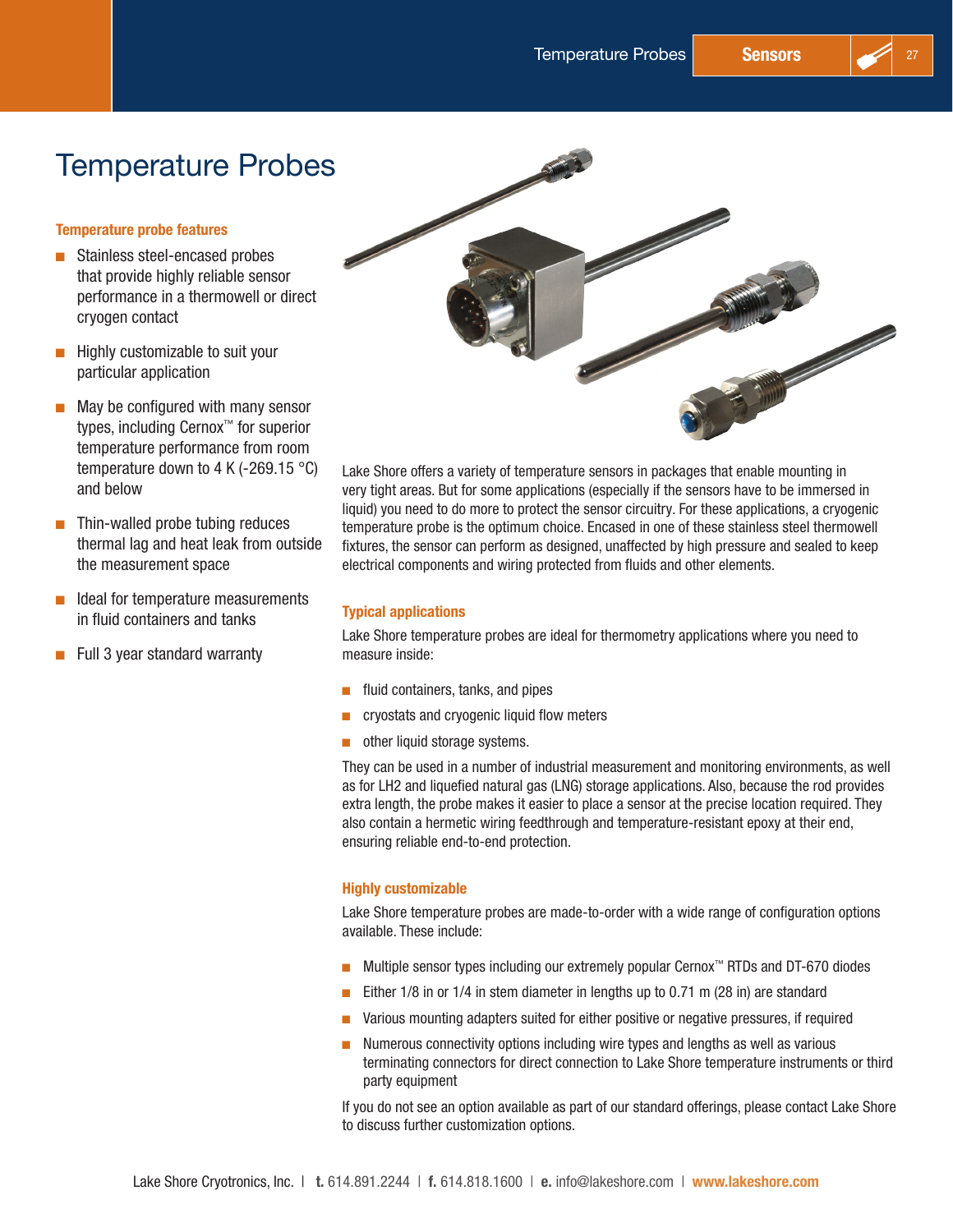# **Specifications**

#### Probe construction

#### Stem

Material: 316 stainless steel (non-magnetic)

|               | <b>Wall thickness</b>   | <b>Maximum length</b> |
|---------------|-------------------------|-----------------------|
| 1/4 in stem   | 0.028 in $\pm$ 0.003 in | $28$ in <sup>*</sup>  |
| $1/8$ in stem | 0.010 in $\pm$ 0.001 in | $20$ in               |

*\*Longer lengths may be possible depending on the overall configuration. Please contact Lake Shore to discuss.*

#### Internal components

Internal atmosphere: Air

Internal atmosphere pressure: 98 kPa (14.2 psia)

Internal sensor wire: Quad-Twist™ 4-lead 36 AWG phosphor bronze wire with polyimide insulation

#### Probe mount

#### Swagelok® fittings



|                                    | 1/4 in probe                 | $1/8$ in probe    |  |
|------------------------------------|------------------------------|-------------------|--|
| Swagelok <sup>®</sup> part number: | SS-400-1-4BT<br>SS-200-1-2BT |                   |  |
| <b>Material</b>                    | 316 stainless steel          |                   |  |
| <b>Thread</b>                      | 0.25 in NPT male             | 0.125 in NPT male |  |
|                                    | $1.59$ in                    | $1.5$ in          |  |
| B                                  | $0.25$ in                    | $0.125$ in        |  |

#### CF flange





Material: 304L stainless steel Flange size: 11⁄3 in (DN16) Vacuum rating:  $1 \times 10^{-13}$  torr (<1.3  $\times$  10<sup>-13</sup> mbar)\*

*\*Requires the use of appropriate bolts, gasket and mating surface.*

#### **Connectors**

#### BNC connector

Standard male BNC connector. When ordering with 4-lead wire, two separate BNC connectors will be provided to maintain the 4-lead measurement.

#### Configuration:

|              | <b>BNC1</b>                        |                  |                   | <b>BNC 2</b>  |
|--------------|------------------------------------|------------------|-------------------|---------------|
|              | <b>Shield</b><br><b>Center pin</b> |                  | <b>Center pin</b> | <b>Shield</b> |
| 2-lead cable | $I/V+$ (anode)                     | $IV - (cathode)$ |                   | _             |
| 4-lead cable | l+                                 |                  | V+                | v-            |

### 10-pin Detoronics® connector

The Detoronics connector is o-ring sealed to the temperature probe.

Note: This connector is mounted directly to the probe, meaning that no external cable can be selected with this option. It also eliminates the CF flange probe mount option.



#### *General specifications*

Air leakage:  $1 \times 10^{5}$  cm<sup>3</sup>/s at 15 psi Insulation resistance: 5,000 MΩ at 500 VDC **Operating temperature:** -55 °C to +125 °C (-67 °F to +257 °F) Finish is tin-plated shell and pins. *Materials* Shell, bayonet and flange: Carbon steel Pins: 52 nickel alloy **Insulator: Glass** 

#### 25-pin D-sub connector



The 25-pin D-sub is required to connect directly to particular Lake Shore temperature monitors.

#### Supported instruments:

- $\blacksquare$  Model 211
- **Model 218**



The 6-pin DIN is required to connect directly to particular Lake Shore temperature controllers and monitors.

#### Supported current instruments:

- Model 350
- Model 336
- Model 335
- $\blacksquare$  Model 224
- Supported discontinued instruments:
- $MO$  Model 340
- **D** Model 331/332
- $\blacksquare$  Model 330 (diodes only)
- $\blacksquare$  Model 321 (silicon diodes only)



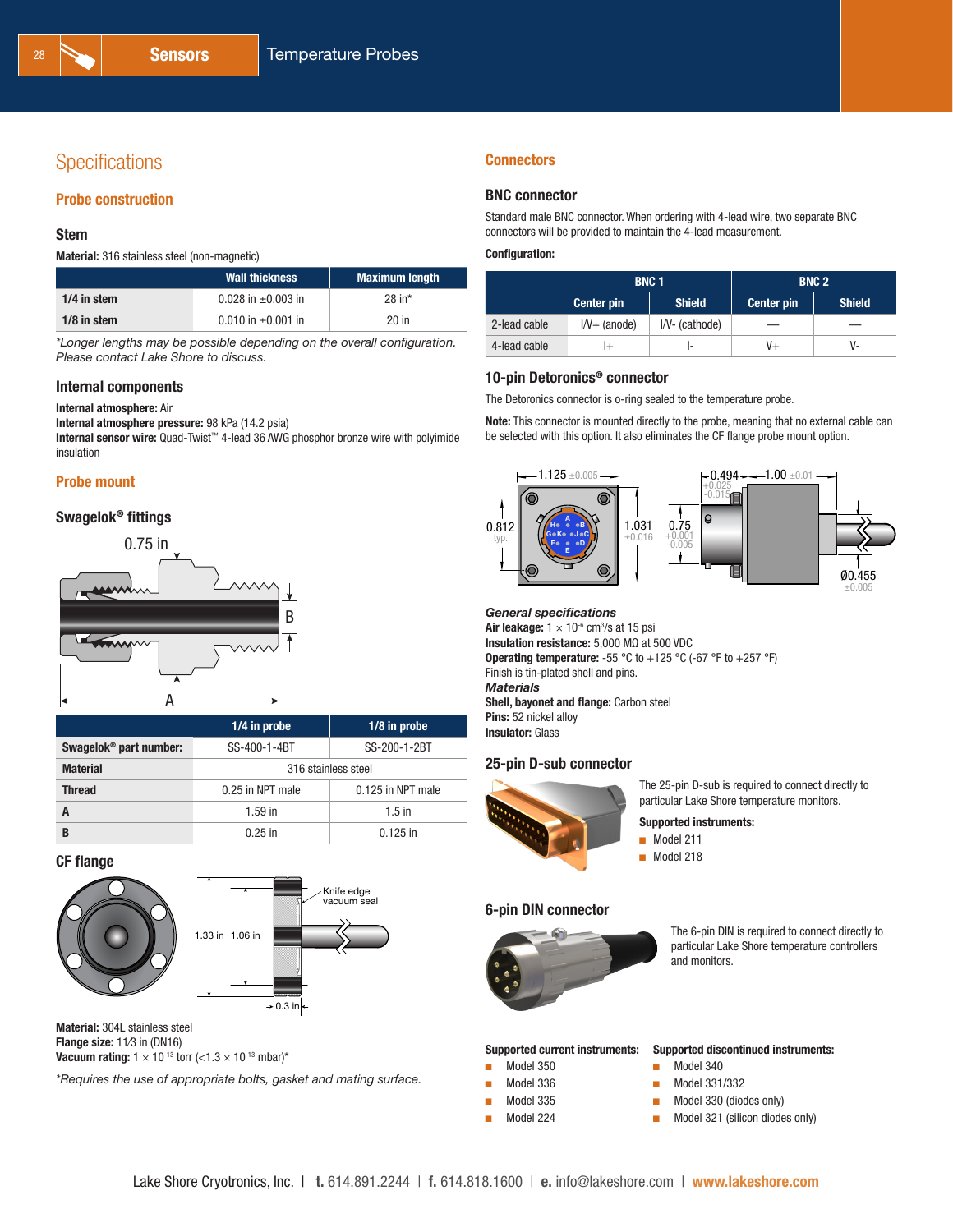#### Connector configurations

| <b>Connector type</b>                                                   | l+                       | $V +$                    | ŀ.                      | V-                      | Shield*          |
|-------------------------------------------------------------------------|--------------------------|--------------------------|-------------------------|-------------------------|------------------|
| 2-lead BNC (1<br>connector)                                             |                          | Center pin               |                         | Outer cup (shield)      | Not<br>connected |
| 4-lead BNC (2<br>connectors)                                            | Center pin<br>of 'I' BNC | Center pin<br>of 'V' BNC | Outer cup<br>of 'I' BNC | Outer cup<br>of 'V' BNC | Not<br>connected |
| 10-pin probe-<br>mounted<br><b>Detoronics</b><br>connector <sup>®</sup> | Pin A                    | Pin C                    | Pin B                   | Pin D                   | <b>NA</b>        |
| 6-pin DIN                                                               | Pin 5                    | Pin 4                    | Pin 1                   | Pin 2                   | Pin 6            |
| 25-pin D-sub                                                            | Pin <sub>3</sub>         | Pin 4                    | Pin 15                  | <b>Pin 16</b>           | Pin 2            |

*\*Shield connection is only used in conjunction with external cable choices that include a braided shield (Cryocable™ and instrument cable)*

#### **Wire**

#### Instrument cable

Robust 4-lead cable best for wiring to instrument where both the wire and instrument are at room temperature. The 30 AWG signal wires make these wires easier to work with than traditional cryogenic wire.



Rated temperature: -20 °C to 80 °C Thermal conductivity (300 K): 400 W/(m·K) Resistance (300 K): 0.32 Ω/m Supported sensor types: Cernox® RTD, silicon diode, GaAlAs diode, platinum RTD Maximum rated temperature: 378 K

#### Cryogenic wire

Phosphor-bronze wire combinations that limit heat transfer into the temperature probe and are themselves rated for use in cryogenic environments.

|                                    | Quad-Twist™<br>36 AWG* | <b>Quad-Twist™</b><br><b>32 AWG</b>                                                               | Quad-Lead™<br><b>32 AWG</b> | Duo-Twist™<br><b>32 AWG</b> |
|------------------------------------|------------------------|---------------------------------------------------------------------------------------------------|-----------------------------|-----------------------------|
| Configuration                      |                        | 4-lead                                                                                            |                             | 2-lead                      |
| Wire                               |                        | Phosphor bronze                                                                                   |                             |                             |
| Gauge                              | <b>36 AWG</b>          |                                                                                                   | <b>32 AWG</b>               |                             |
| Insulation                         | Formvar                |                                                                                                   | Polyimide                   |                             |
| Structure                          |                        | Four wires<br>formed into a<br>Two twisted pairs<br>ribbon using<br>Bond Coat 999<br>bonding film |                             | One twisted pair            |
| Thermal<br>conductivity<br>(300 K) |                        | 48 W/( $m-K$ )                                                                                    |                             |                             |
| Resistance<br>(300 K)              | $10.3 \Omega/m$        | $4.02 \Omega/m$                                                                                   |                             |                             |
| Supported<br>sensors               |                        | Cernox <sup>®</sup> RTD, silicon diode, GaAlAs diode, platinum<br><b>RTD</b><br>Diodes only       |                             |                             |

*\*Also used for internal probe wiring. Ordering this cable will result in a continuous length of wire from the sensor through to the outside environment.*

#### SS (stainless steel) coaxial cable

2-lead cabling solution that is extremely robust and limits heat transfer into the probe. Due to the 2-lead configuration, this cable is only compatible with diode sensors and will cause a predictable (potentially insignificant) offset in any temperature readings.



*Electrical properties* Resistance—center conductor at 295 K (22 °C): 23.62 Ω/m (7.2 Ω/ft) Resistance—shield at 295 K (22 °C): 3.61 Ω/m (1.1 Ω/ft) Insulation temperature range: 10 mK to 473 K Supported sensor types: Silicon diode, GaAlAs diode, platinum RTD

#### Cryocable™

A robust, 4-wire cable for use in cryogenic environments to room temperature for the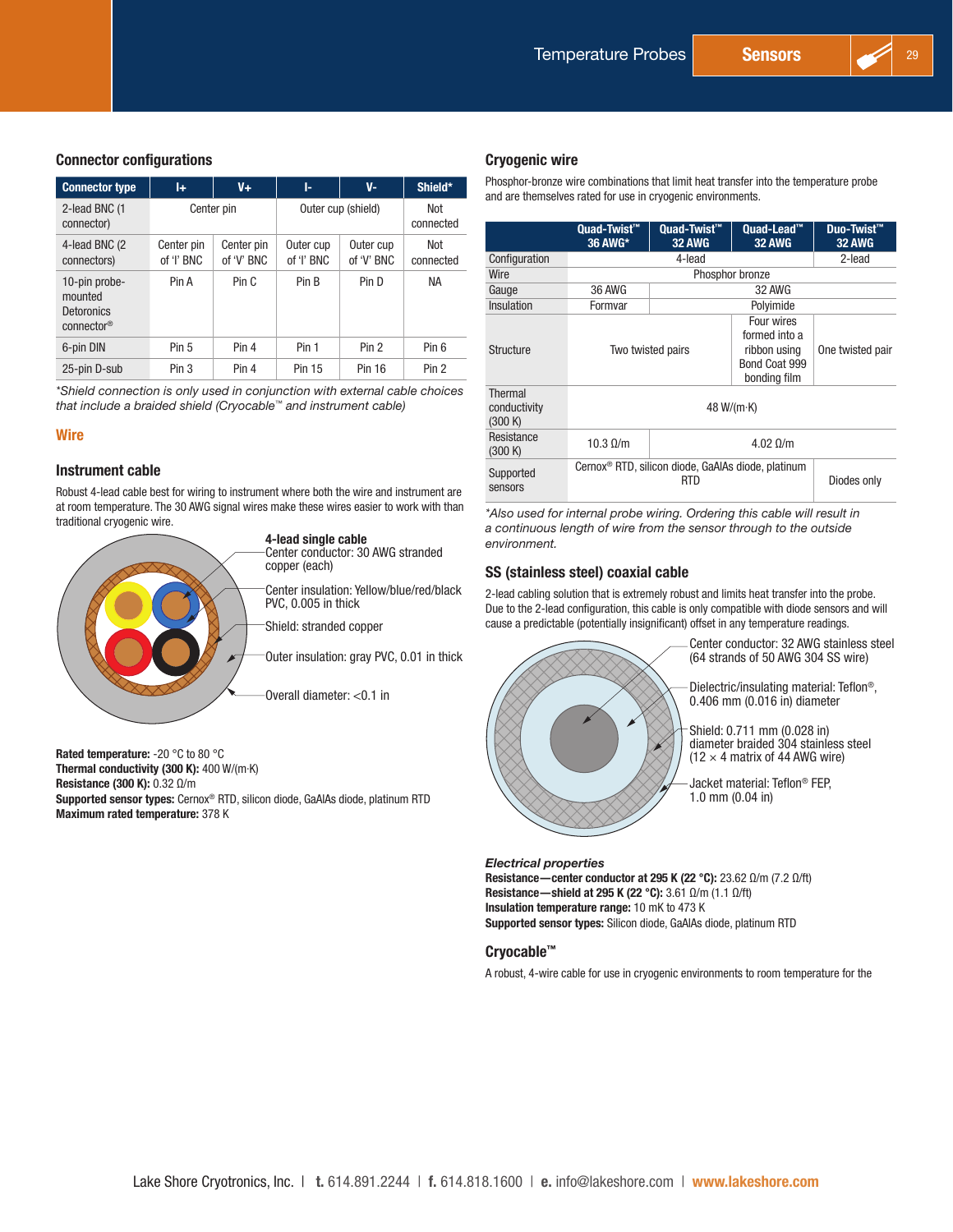#### Cryocable™

A robust, 4-wire cable for use in cryogenic environments to room temperature for the ultimate in thermal isolation from external heat sources. This cable is designed around 32 AWG (203 µm) diameter superconductive wires consisting of a NbTi core (128 µm diameter) and a Cu-10% Ni jacket. The wire is LTS, requiring very low temperatures for it to become superconducting.



4 32 AWG wires: Nb-48wt%Ti core with Cu-10wt%Ni jacket, CuNi to NbTi cross sectional area ratio  $= 1.5:1$ 

Each wire overcoated with Teflon® (PFA) insulation 0.003 in (75 µm) thick; wires cabled with approx. 25 mm twist pitch

Clear Teflon® (PFA) extruded over the four-wire cable to an overall diameter of approx. 1.2 mm (0.048 in)

Cable overbraided with 304 stainless steel wire

Clear Teflon<sup>®</sup> (PFA)  $0.008$  in (200  $\mu$ m) thick extruded over the entire cable; finished cable has an overall diameter 2.4 mm  $\pm$ 0.2 mm (0.094 in  $\pm$ 0.008 in)

Minimum bend radius: 15 mm (0.6 in) Superconducting critical temperature: 9.8 K Superconducting critical magnetic field: 10 T Supported sensor types: Cernox™ RTD, silicon diode, GaAlAs diode, platinum RTD

| <b>Magnetic field</b> | Critical current (per wire) |
|-----------------------|-----------------------------|
| 3T                    | 35 A                        |
| 5T                    | 25 A                        |
| 7 T                   | 15A                         |
|                       | 6 Δ                         |

|                                                         | Temperature (K) |      |      |
|---------------------------------------------------------|-----------------|------|------|
|                                                         | 295             | 77   | 4.2  |
| Wire resistance ( $\Omega/m$ )                          | 9.2             | 8.4  | ∩*   |
| Overbraid resistance ( $Ω/m$ )                          | 0.90            | 0.64 | 0.62 |
| Thermal conductivity-entire<br>cable assembly (W/(m-K)) | 7.6             | 28   | 0.17 |

*\*Superconducting*

#### Wire configurations

| <b>Wire type</b>               | Ĩ÷                             | $V +$                            | ŀ.     | $V -$ | <b>Shield</b>                   |
|--------------------------------|--------------------------------|----------------------------------|--------|-------|---------------------------------|
| Instrument<br>cable            | <b>Black</b>                   | Yellow                           | Red    | Blue  | Copper<br>braid                 |
| $Quad-Twist^{m}$<br>36 AWG     | Green (from<br>red/green pair) | Green (from<br>clear/green pair) | Red    | Clear | None                            |
| Quad-Twist™<br><b>32 AWG</b>   | Red                            | <b>Black</b>                     | Green  | Clear | None                            |
| $Quad-Lead^m$<br><b>32 AWG</b> | Clear                          | <b>Black</b>                     | Red    | Green | None                            |
| Duo-Twist™<br><b>32 AWG</b>    | Clear                          |                                  | Green  |       | None                            |
| Stainless steel<br>coaxial     | Center conductor               |                                  | Shield |       | None                            |
| Cryocable™                     | <b>Black</b>                   | Yellow                           | White  | Green | <b>Stainless</b><br>steel braid |



#### Temperature sensors

See the individual Cernox, DT-670, and platinum sensor pages for specifications:

| <b>Sensor type</b> | <b>Installed sensor package</b> |
|--------------------|---------------------------------|
| $Cernox^m$         | <b>SD</b>                       |
| DT-670             | .SD                             |
| Platinum           | Standard PT-100 Series packages |

All temperature sensor calibrations are performed before the device is installed into the probe. At this time, Lake Shore does not perform recalibrations on finished probes.